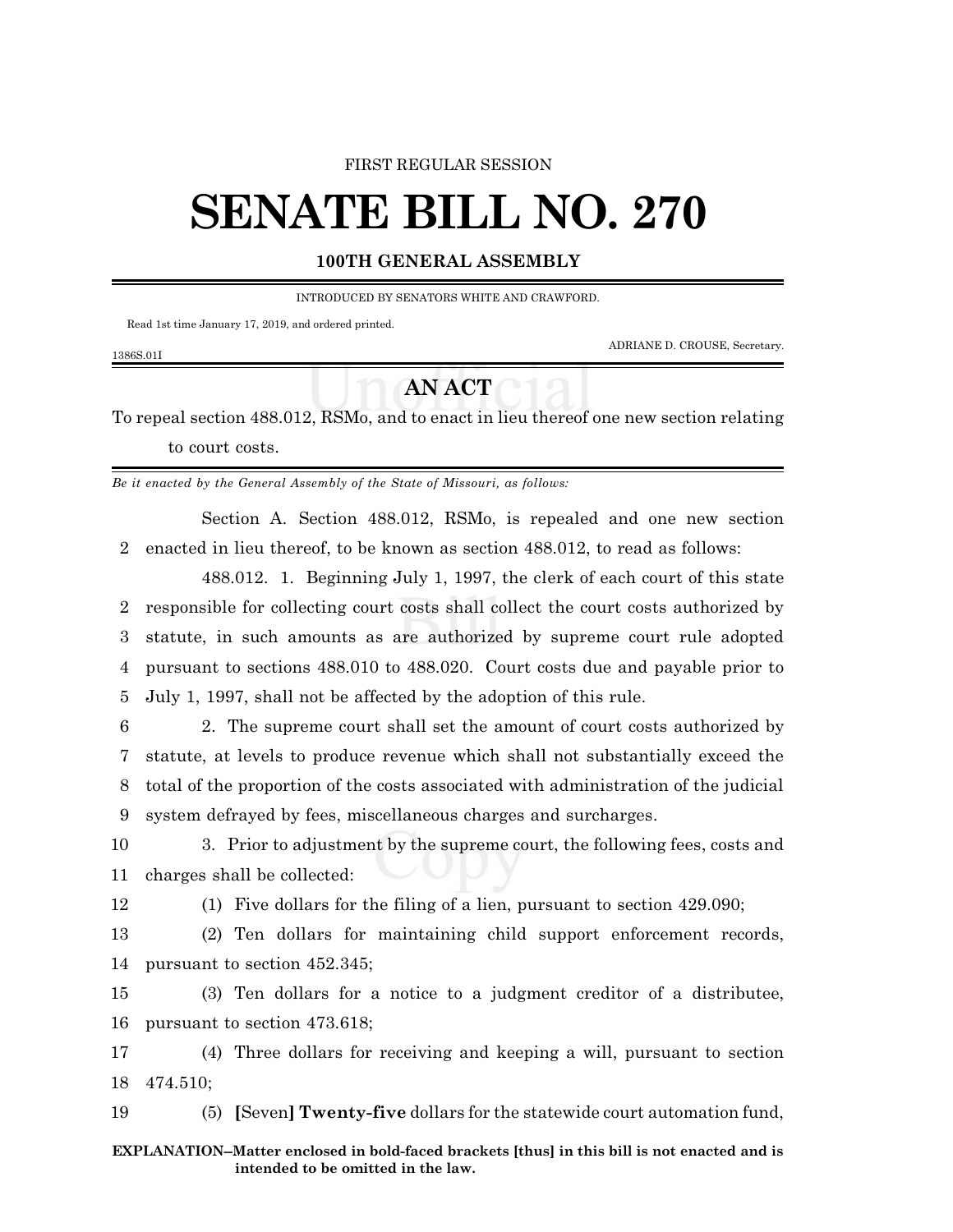pursuant to section 488.027;

 (6) Twelve dollars for municipal court costs, fifteen dollars for municipal ordinance violations filed before an associate circuit judge and thirty dollars for applications for a trial de novo of a municipal ordinance violation, pursuant to section 479.260;

 (7) Five dollars for small claims court cases where less than one hundred dollars is in dispute, and ten dollars in all other small claims court cases, pursuant to section 482.345;

(8) Fifty dollars for appeals, pursuant to section 483.500;

 (9) Fifteen dollars in misdemeanor cases where there is no application for trial de novo, pursuant to section 483.530;

 (10) Forty-five dollars for applications for a trial de novo for misdemeanor cases, pursuant to section 483.530;

 (11) Fifteen dollars for each preliminary hearing in felony cases, pursuant to section 483.530;

 (12) Thirty dollars for each information or indictment filed in felony cases, pursuant to section 483.530;

 (13) Fifteen dollars for each associate circuit court case filed, and one dollar for each additional summons issued in such cases, pursuant to section 483.530;

 (14) Forty-five dollars for applications for trial de novo from small claims court and associate circuit court and forty-five dollars for filing of other cases, pursuant to section 483.530;

 (15) One dollar and fifty cents for a certificate of naturalization, pursuant to section 483.535;

 (16) When letters are applied for in probate proceedings, pursuant to section 483.580, when the value of the estate is:

| 47 | (a) Less than $$10,000$         | 75.00   |
|----|---------------------------------|---------|
| 48 | (b) From $$10,000$ to $$25,000$ | 115.00  |
| 49 | (c) From $$25,000$ to $$50,000$ | 155.00  |
| 50 | (d) From \$50,000 to \$100,000  | 245.00  |
| 51 | (e) From \$100,000 to \$500,000 | 305.00  |
| 52 | More than \$500,000<br>(f)      | 365.00; |

 (17) Thirty dollars for each additional twelve months a decedent's estate remains open, pursuant to section 483.580;

(18) In proceedings regarding guardianships and conservatorships,